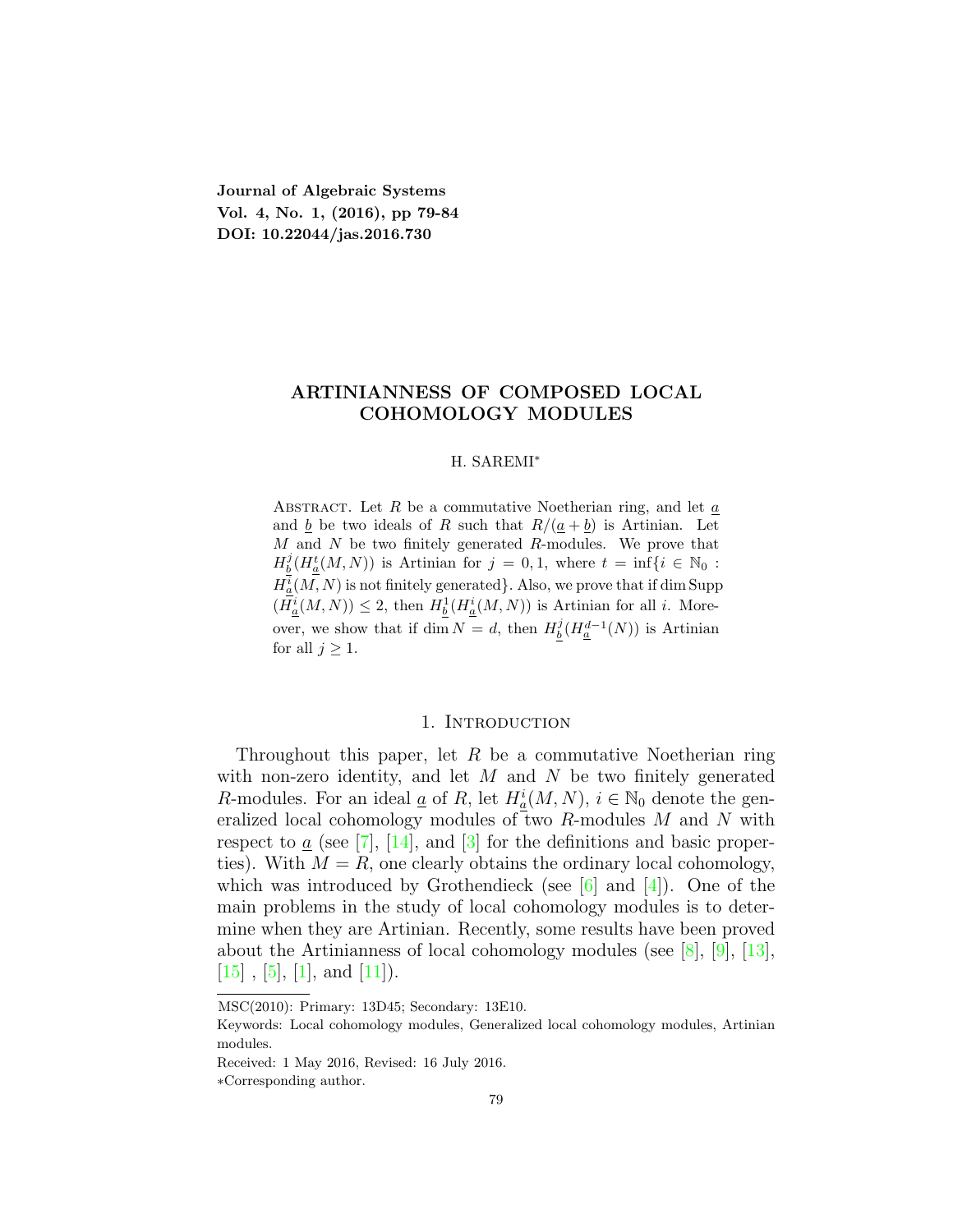### 80 SAREMI

Mafi and the author in[[11\]](#page-5-11) have proved the Artinianness of graded composed local cohomology modules. Aghapournahr and Melkersson, in[[1\]](#page-5-10), have shown that if <u>a</u> and <u>b</u> are ideals of R such that  $R/(\underline{a} + \underline{b})$ is Artinian and dim  $N/\underline{a}N \leq 2$ , then  $H^1_{\underline{b}}(H^i_{\underline{a}}(N))$  is Artinian for all *i*. In[[2\]](#page-5-12), Bahmanpour, Naghipour, and Sedghi have proved that if *R* is local with maximal ideal  $\underline{m}$  and  $N$  of dimension  $d$ , then  $H^1_{\underline{m}}(H^{d-1}_a(N))$ is Artinian. We prove that with uniform proofs, some general results about Artinianness of generalized local cohomology modules.

Namely, our main aim in this paper is to establish the following theorem:

**Theorem 1.1.** Let a, b be ideals of R such that  $R/(a + b)$  is Artinian.  $(i)$  *Then*  $H_b^j$  $\frac{d}{d}$  *b*  $\frac{d}{d}$  *(H*<sup> $d$ </sup><sub> $a$ </sub>  $(M, N)$ ) *is Artinian for*  $j = 0, 1$ *, provided that*  $t =$  $\inf\{i \in \mathbb{N}_0 : H^i_{\underline{a}}(M, N) \text{ is not finitely generated}\}.$ 

 $(iii)$  *If* dim  $\text{Supp}(H^i_{\underline{a}}(M, N)) \leq 2$ , then  $H^1_{\underline{b}}(H^i_{\underline{a}}(M, N))$  is Artinian for *all i.* Moreover,  $H_0^0(H_a^i(M, N))$  *is Artinian for all i if and only if*  $H_b^2(H_a^i(M, N))$  *is Artinian for all i.* 

 $(iii)$   $H_b^j$  $\frac{1}{2}(H_a^{d-1}(N))$  *is Artinian for all*  $j \geq 1$ *, where* dim  $N = d$ *.* 

## 2. RESULTS

<span id="page-1-0"></span>**Theorem 2.1.** *Let*  $\underline{a}$ *,*  $\underline{b}$  *be ideals of*  $R$  *such that*  $R/(\underline{a} + \underline{b})$  *is Artinian. Then*  $H_h^j$  $\frac{1}{2}(H_a^t(M, N))$  *is Artinian for*  $j = 0, 1$  *and all*  $t \leq \inf\{i \in \mathbb{N}_0 :$  $H^i_{\underline{a}}(M, N)$  *is not finitely generated}*.

*Proof.* Let  $F(.) := \Gamma_b(.)$  and  $G(.) := \text{Hom}_R(M, \Gamma_a(.))$ . We claim that  $H^i_{\underline{b}}(\text{Hom}_R(M, \Gamma_{\underline{a}}(E))) = 0$  for all injective *R*-module *E* and all  $i \geq 1$ . Since Γ*a*(*E*) is an injective *R*-module and any injective *R*-module decomposes into a direct sum of indecomposable injective *R*-modules, we may and do assume that  $\Gamma_a(E) = E(R/p)$ , for some prime ideal p of R. ( Note that the functor  $H^i_{\underline{b}}(.)$  commutes with direct sums, and as M is finitely generated the functor  $\text{Hom}_R(M,.)$  also commutes with direct sum.) Since  $\text{Hom}_R(M, E(R/p)) \cong \text{Hom}_R(M, \text{Hom}_{R_p}(R_p, E(R/p))) \cong$  $\text{Hom}_{R_p}(M_p, E(R_p/pR_p)),$  we deduce that  $\text{Hom}_R(M, E(R/p))$  is an Ar- $\lim_{L \to \infty} R_p$ -module. Thus  $H^i_{\underline{b}}(\text{Hom}_R(M, E(R/p))) \cong H^i_{\underline{b}R_p}(\overline{\text{Hom}}(M, E(R))$  $(p)$ )) = 0, as claimed. Thus since  $(FG)(.) = \Gamma_{b+a}(M,.)$ , by [\[12](#page-5-13), Theorem 11.38], there is the Grothendieck's spectral sequence

$$
E_2^{p,q}:=H^p_{\underline{b}}(H^q_{\underline{a}}(M,N))\Longrightarrow \underset{p}{H^{p+q}_{\underline{a}+\underline{b}}}(M,N).
$$

Since  $E_r^{p,q}$  is a subquotient of  $E_2^{p,q}$  $x_2^{p,q}$ for all  $r \geq 2$ , by [[4,](#page-5-4) Exercises 2.1.9] and 7.1.4] and our hypotheses, we have that  $E_r^{p,q}$  is Artinian for all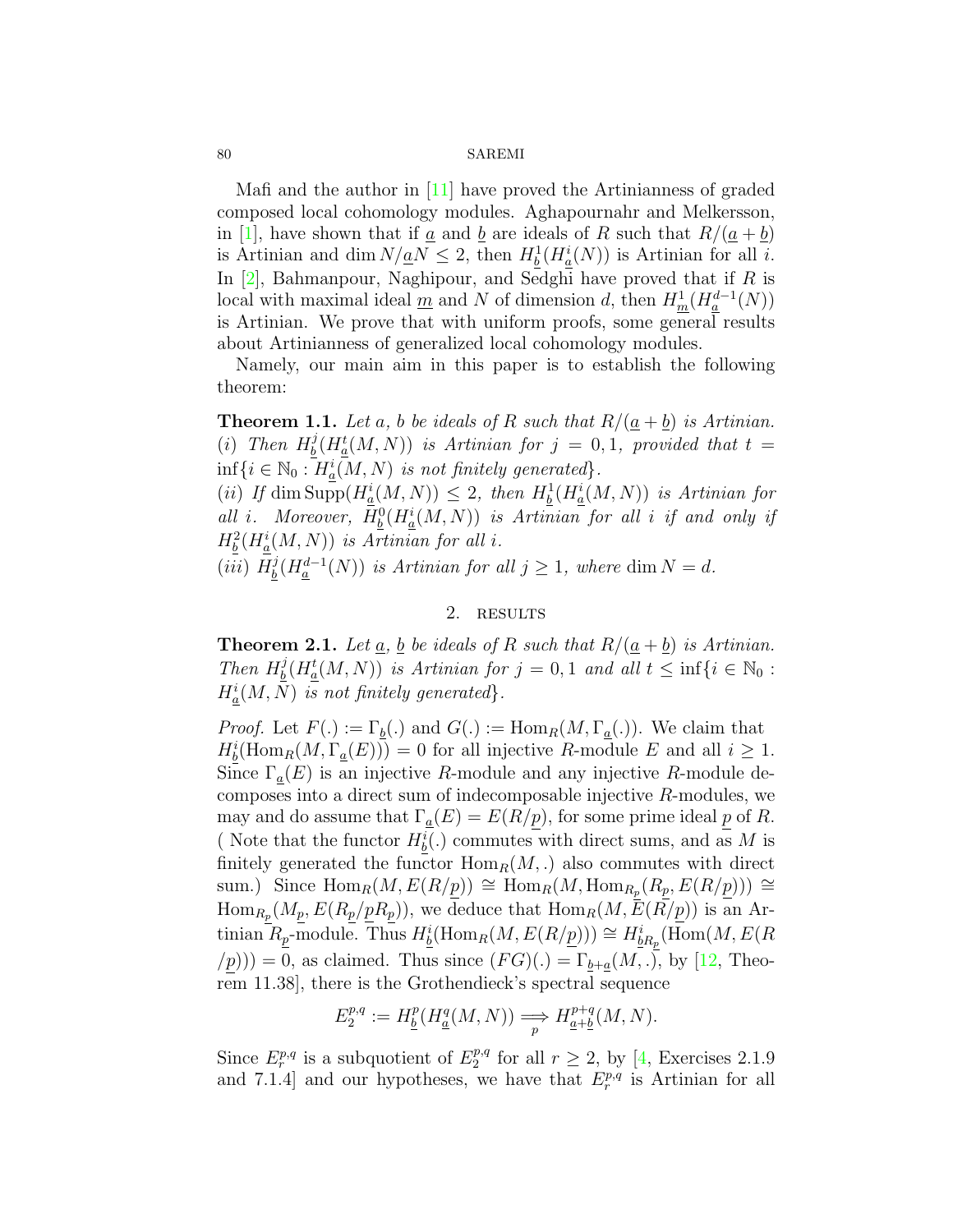$r \geq 2, p \geq 0$ , and  $q < t$ . For each  $r \geq 2$ , and  $p, q \geq 0$ , let  $Z_r^{p,q} =$  $\text{Ker}(E_r^{p,q} \longrightarrow E_r^{p+r,q-r+1})$  and  $B_r^{p,q} = \text{im}(E_r^{p-r,q+r-1} \longrightarrow E_r^{p,q})$ . For all  $r \geq 2$  and  $p = 0, 1$ , we have the exact sequences

$$
0 \longrightarrow B^{p,q}_r \longrightarrow Z^{p,q}_r \longrightarrow E^{p,q}_{r+1} \longrightarrow 0,
$$

and

$$
0 \longrightarrow Z_r^{p,q} \longrightarrow E_r^{p,q} \longrightarrow B_r^{p+r,q-r+1} \longrightarrow 0.(\dagger)
$$

Notice that  $B_r^{p,t} = 0$  and  $B_r^{p+r,t-r+1}$  is Artinian for all  $r \geq 2$  and  $p = 0, 1$ . Hence, we have that  $Z_r^{p,t} \cong E_{r+1}^{p,t}$  (*‡*) for all  $r \geq 2$  and  $p = 0, 1$ . Now,  $E^{p,t}_{\infty}$  is isomorphic to a subquotient of  $H^{p+t}_{\underline{a}+\underline{b}}$  $a+b \overline{b}(M,N)$ , and so it is Artinian for all  $p \geq 0$ , by [\[8](#page-5-5), Corollary 2.6]. Since  $E^{p,t}_{\infty} \cong E^{p,t}_r$ for *r* sufficiently large, we have that  $E_r^{p,t}$  is Artinian for all  $p \ge 0$  and all large *r*. Fix *r*, and suppose  $E_{r+1}^{p,t}$  is Artinian for  $p = 0, 1$ . From the isomorphism ( $\ddagger$ ), we have that  $Z_r^{p,t}$  is Artinian for  $p = 0, 1$ . From the exact sequence (†) we get that  $E_r^{p,t}$  is Artinian. Continuing in this fashion, we see that  $E_r^{p,t}$  is Artinian for all  $r \geq 2$  and  $p = 0, 1$ . In particular,  $E_2^{p,t} = H_b^p$  $\frac{p}{b}(H_{\underline{a}}^{t}(M, N))$  is Artinian for  $p = 0, 1$ . □

The following corollaries immediately follow by Theorem [2.1](#page-1-0).

**Corollary 2.2.** *(see* [\[11,](#page-5-11) Corollary 2.2]*) Let a, b be ideals of R such that*  $R/(\underline{a} + \underline{b})$  *is Artinian. Then*  $H_b^j$  $\frac{d}{d}$  *(H*<sup>1</sup><sub>*a*</sub></sub>(*M*, *N*)) *is Artinian for*  $j = 0, 1$ *.* 

**Corollary 2.3.** Let  $\underline{a}$ ,  $\underline{b}$  be ideals of  $R$  *such that*  $R/(\underline{a} + \underline{b})$  *is Artinian,* and let *t* be a non-negative integer such that  $\text{grade}(M/\underline{a}M, N) = t$ . *Then*  $H_b^j$  $\frac{j}{b}(H_{\underline{a}}^{t}(M, N))$  *is Artinian for*  $j = 0, 1$ *.* 

<span id="page-2-0"></span>**Proposition 2.4.** Let  $\underline{a}$ ,  $\underline{b}$  be ideals of  $R$  such that  $R/(\underline{a} + \underline{b})$  is Ar*tinian, and t be a non-negative integer. Let*  $H_h^j$  $\frac{b}{b}(H_a^i(M,N))$  be Artinian *for all*  $i \neq t$  *and for all*  $j$ *. Then*  $H_b^j$  $\frac{d}{d}$  *(H*<sup> $t$ </sup><sub> $a$ </sub> $(M, N)$ ) *is Artinian for all j*.

*Proof.* Consider the Grothendieck spectral sequence

$$
E_2^{p,q} := H^p_{\underline{b}}(H^q_{\underline{a}}(M,N)) \Longrightarrow H^{p+q}_{\underline{a}+\underline{b}}(M,N).
$$

For each  $r \geq 2$ , we consider the exact sequence

$$
0 \longrightarrow \text{Ker } d_r^{p,t} \longrightarrow E_r^{p,t} \xrightarrow{d_r^{p,t}} E_r^{p+r,t-r+1}.\tag{4}
$$

It follows from our hypotheses that the *R*-module  $E_r^{p+r,t-r+1}$  is Artinian. Note that  $E_r^{p,q}$  is a subquotient of  $E_2^{p,q}$  $p^{p,q}$  for all  $p, q \geq 0$ . There is an integer *s* such that  $E^{p,q}_{\infty} = E^{p,q}_r$  for all  $p, q$  and all  $r \geq s$ . Also, for each  $n \geq 0$ , there is a finite filtration

$$
0 = \phi^{n+1} H^n \subseteq \phi^n H^n \subseteq \ldots \subseteq \phi^1 H^n \subseteq \phi^0 H^n = H^n_{\underline{a} + \underline{b}}(M, N),
$$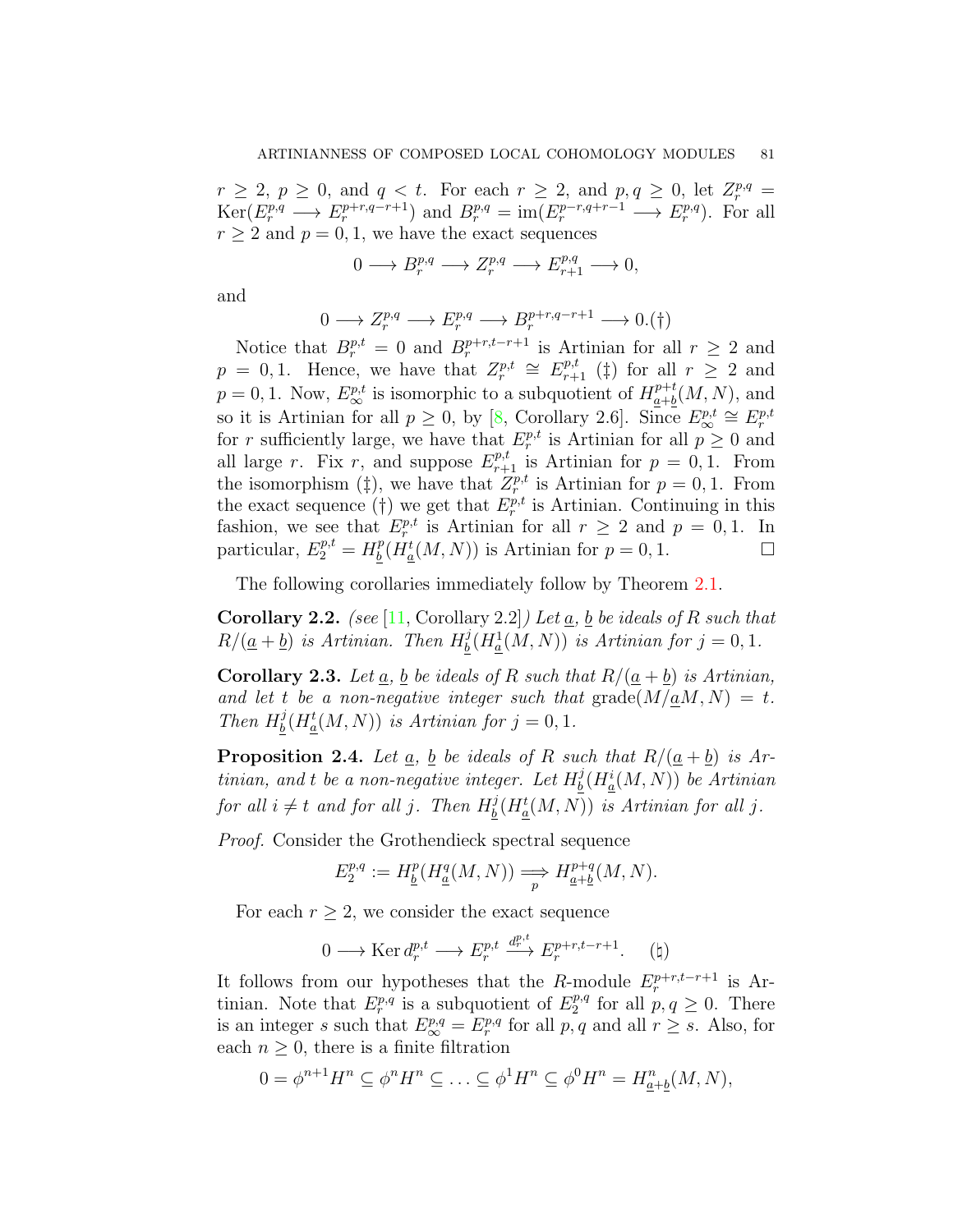#### 82 SAREMI

such that  $E^{p,n-p}_{\infty} \cong \phi^p H^n / \phi^{p+1} H^n$  for all  $0 \leq p \leq n$ . Thus  $E^{p,q}_{\infty}$  is Artinian for all  $p, q \geq 0$ . Since  $E_s^{p,t} \cong \text{Ker } d_{s-1}^{p,t}$  $\int_{s-1}^{p,t}$  / im  $d_{s-1}^{p-s+1,t+s-2}$ *p*<sup>−s+1,t+s<sup>−2</sup>, it</sup> follows that  $\text{Ker } d_s^{p,t}$  $p_{s-1}$  is Artinian for all  $p \geq 0$ . Hence, using the exact sequence ( $\sharp$ ) for  $r = s - 1$ , we deduce that  $E_{s-}^{p,t}$  $_{s-1}^{p,t}$  is Artinian for all  $p \geq 0$ . By continuing this argument repeatedly for integer  $s - 1, s - 2, \ldots, 3$ instead of *s*, we obtain that  $E_2^{p,t}$  $p^{p,t}$  is Artinian for  $p \geq 0$ . This completes the proof.  $\Box$ 

**Definition 2.5.** We denote by  $\text{cd}(\underline{a}, M, N)$  the *cohomological dimension* of *M* and *N* with respect to <u>*a*</u>, which is sup $\{i \in \mathbb{N}_0 : H_a^i(M, N) \neq a\}$ 0<sup>}</sup>. One can easily see that  $\text{cd}(a, M, N) = \text{cd}(a, N)$  if  $M = R$ .

**Corollary 2.6.** *Let*  $\underline{a}$ *,*  $\underline{b}$  *be ideals of*  $R$  *such that*  $R/(\underline{a} + \underline{b})$  *is Artinian, and let*  $\text{cd}(\underline{a}, M, N) = 1$ *. Then*  $H_b^j$  $\frac{j}{b}(H_{\underline{a}}^{i}(M, N))$  *is Artinian for all i, j.* 

*Proof.* This is clear by Proposition [2.4.](#page-2-0)

$$
\overline{a}
$$

The following result extends [\[1](#page-5-10), Corollary 2.10].

**Proposition 2.7.** Let  $\underline{a}$ ,  $\underline{b}$  be ideals of  $R$  *such that*  $R/(\underline{a} + \underline{b})$  *is Artinian and let* dim  $\text{Supp}(H^i_{\underline{a}}(M, N)) \leq 1$  *for all i. Then*  $H^j_{\underline{b}}$  $\frac{d}{d}$  *(H*<sup>*i*</sup><sub>*a*</sub></sub> $(M, N)$ ) *is Artinian for all i,j.*

*Proof.* Consider the Grothendieck's spectral sequence

$$
E_2^{p,q} := H^p_{\underline{b}}(H^q_{\underline{a}}(M,N)) \Longrightarrow H^{p+q}_{\underline{a}+\underline{b}}(M,N).
$$

Hence, for each  $n$ , there is a finite filtration

$$
0 = \phi^{n+1} H^n \subseteq \phi^n H^n \subseteq \dots \subseteq \phi^1 H^n \subseteq \phi^0 H^n = H^n_{\underline{a} + \underline{b}}(M, N),
$$

such that  $E^{p,n-p}_{\infty} \cong \phi^p H^n / \phi^{p+1} H^n$  for all  $p = 0, 1, ..., n$ . Thus  $E^{p,q}_{\infty}$ is Artinian for all *p, q*. Since dim Supp $(H_a^i(M, N)) \leq 1$ , we get that  $H_h^j$  $\frac{d}{d}$   $(H_{\underline{a}}^i(M, N)) = 0$  for all  $j \geq 2$  and all *i*. Hence, it is enough for us to prove that  $H_b^j$  $\frac{j}{b}(H_{\underline{a}}^{i}(M, N))$  is Artinian for all *i* and  $j = 0, 1$ . Using the exact sequence  $(\dagger)$  as in the proof of Theorem [2.1](#page-1-0), we obtain  $E_2^{0,i}$  $Z_2^{0,i}$   $\cong Z_2^{0,i}$  $E_2^{0,i}$  ≅  $E_3^{0,i}$  $\frac{a_0}{a_0}$ ,  $\frac{a_1}{b_0}$   $\frac{a_2}{b_0}$   $\cdots$   $\frac{a_n}{b_n}$   $\frac{E_0}{b_0}$  and  $E_1^{1,i}$  $Z_2^{1,i}$  ≅  $Z_2^{1,i}$  $E_2^{1,i} \cong E_3^{1,i}$  $E_3^{1,i} \cong \dots \cong E_{\infty}^{1,i}$  for all *i*. Therefore,  $E_2^{0,i}$  $E_2^{0,i}$  and  $E_2^{1,i}$  $i_2^{1, i}$  are Artinian for all *i*, and so the result follows.  $\Box$ 

The following theorem extends [\[1](#page-5-10), Theorem 2.11].

<span id="page-3-0"></span>**Theorem 2.8.** Let  $\underline{a}$ ,  $\underline{b}$  be ideals of  $R$  such that  $R/(\underline{a} + \underline{b})$  is Artinian,  $\text{and let } \dim \text{Supp}(H_{\underline{a}}^{i}(M, N)) \leq 2$ . Then (*i*)  $H^1_{\underline{b}}(H^i_{\underline{a}}(M,N))$  *is Artinian for all i.* (*ii*)  $H_{\underline{b}}^{0}(H_{\underline{a}}^{i}(M, N))$  *is Artinian for all i if and only if*  $H_{\underline{b}}^{2}(H_{\underline{a}}^{i}(M, N))$ *is Artinian for all i.*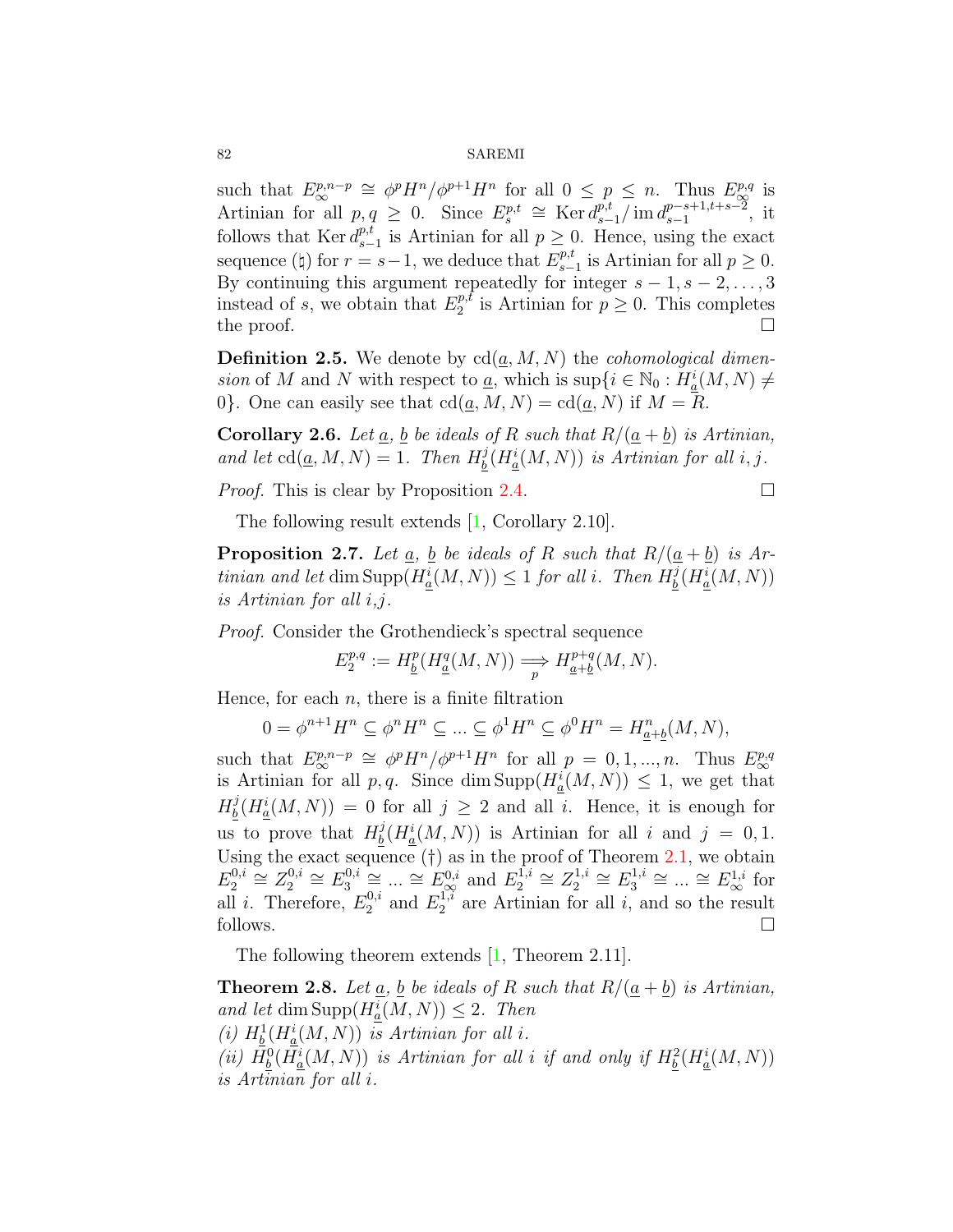*Proof.* (i) Since dim  $\text{Supp}(H^i_{\underline{a}}(M, N)) \leq 2$ , by using the exact sequence (†) as in the proof of Theorem [2.1,](#page-1-0) we obtain  $E_2^{1,i}$  $Z_2^{1,i}$   $\cong Z_2^{1,i}$  $E_2^{1,i} \cong E_3^{1,i}$  $\frac{1}{3}$ <sup>*i*</sup> ≅ ... ≅  $E^{1,i}_{\infty}$  for all *i*. Hence,  $H^1_{\underline{b}}(H^i_{\underline{a}}(M,N))$  is Artinian for all *i*. (*ii*) For each *i*, consider the exact sequence

$$
0 \longrightarrow \text{Ker } d_2^{0,i} \longrightarrow E_2^{0,i} \stackrel{d_2^{0,i}}{\longrightarrow} E_2^{2,i-1} \longrightarrow \text{coker } d_2^{0,i} \longrightarrow 0.
$$

by using the exact sequence ( $\dagger$ ) as in the proof of Theorem [2.1](#page-1-0), Ker  $d_2^{0,i}$  $2^{0,i}$   $\cong$  $E_3^{0,i}$  $\frac{0,i}{3} \cong \dots \cong E_{\infty}^{0,i}$  for all *i* and also *cokerd* $\frac{0,i}{2} = E_2^{2,i-1} / \text{im } d_2^{0,i}$  $2^{0,2}$ . Since  $E_2^{\tilde{2},i-1}/\text{im } d_2^{0,i}$  $\sum_{2}^{0,i}$  ≅ Ker  $d_2^{2,i-1}$ /im  $d_2^{0,i}$  $E_2^{0,i} \cong E_3^{2,i-1} \cong \dots \cong E_\infty^{2,i-1}$ , it follows that  $coker\bar{d}_{2}^{0,i} \cong E_{\infty}^{2,i-1}$ . Hence, Ker  $d_{2}^{0,i}$  $_{2}^{0,i}$  and *cokerd*<sup>0*,i*</sup></sup> are Artinian, and so the results follow.  $\Box$ 

The following corollary is a generalization of[[2,](#page-5-12) Theorem 2.7], and immediately follows by Theorem [2.8](#page-3-0).

**Corollary 2.9.** *Let*  $\underline{a}$ *,*  $\underline{b}$  *be ideals of*  $R$  *such that*  $R/(\underline{a} + \underline{b})$  *is Artinian. If* dim  $R/\underline{a} \leq 2$ , then  $H^1_{\underline{b}}(H^i_{\underline{a}}(N))$  *is Artinian for all i.* 

The following theorem is a generalization of [\[2](#page-5-12), Theorem 2.8].

**Theorem 2.10.** *Let*  $\underline{a}$ *,*  $\underline{b}$  *be ideals of*  $R$  *such that*  $R/(\underline{a} + \underline{b})$  *is Artinian. Then*  $H^i_{\underline{b}}(H^{d-1}_{\underline{a}}(N))$  *is Artinian for all*  $i \geq 1$ *, where* dim  $N = d$ *.* 

*Proof.* By the Grothendieck's spectral sequence, for all p,q, we have

$$
E_2^{p,q} := H^p_{\underline{b}}(H^q_{\underline{a}}(N)) \Longrightarrow H^{p+q}_{\underline{a}+\underline{b}}(N).
$$

 $\frac{1}{2}$  By [\[10,](#page-5-14) Theorem 2.3], dim  $\text{Supp}(H_{\underline{a}}^{d-1}(N)) \leq 1$ , and so  $H_{\underline{b}}^{i}(H_{\underline{a}}^{d-1}(N)) = 1$ 0 for all  $i \geq 2$ . Hence, it is enough to prove that  $H_{\underline{b}}^1(H_{\underline{a}}^{d-1}(N))$  is Artinian. There is a finite filtration

$$
0 = \phi^{d+1} H^d \subseteq \phi^d H^d \subseteq \dots \subseteq \phi^1 H^d \subseteq \phi^0 H^d = H^d_{\underline{a} + \underline{b}}(N),
$$

such that  $E^{p,d-p}_{\infty} \cong \phi^p H^d / \phi^{p+1} H^d$  for all  $p = 0, 1, ..., d$ . Hence,  $E^{p,q}_{\infty}$  is Artinian for all *p*, *q*. For each  $r \geq 2$ , consider the exact sequence

$$
0 \longrightarrow \text{Ker } d_r^{1,d-1} \longrightarrow E_r^{1,d-1} \stackrel{d_r^{1,d-1}}{\longrightarrow} E_r^{1+r,d-r}.
$$

Since  $E_2^{1+r,d-r} = 0$  and  $E_r^{1+r,d-r}$  is subquotient of  $E_2^{1+r,d-r}$ , it follows that  $E_r^{1,d-1} \cong \text{Ker } d_r^{1,d-1}$  for all *r*. Since  $\text{im } d_r^{1-r,d+r-2} = 0$  for all  $r \geq$ 2, we get that  $E_{r+1}^{1,d-1} \cong \text{Ker } d_r^{1,d-1}$  for all  $r \geq 2$ . Hence,  $E_2^{1,d-1} \cong$ Ker  $d_2^{1,d-1} \cong E_3^{1,d-1} \cong ... \cong E_{\infty}^{1,d-1}$ , and so  $H_{\underline{b}}^1(H_{\underline{a}}^{d-1}(N))$  is Artinian, as required.  $\Box$ 

## **Acknowledgments**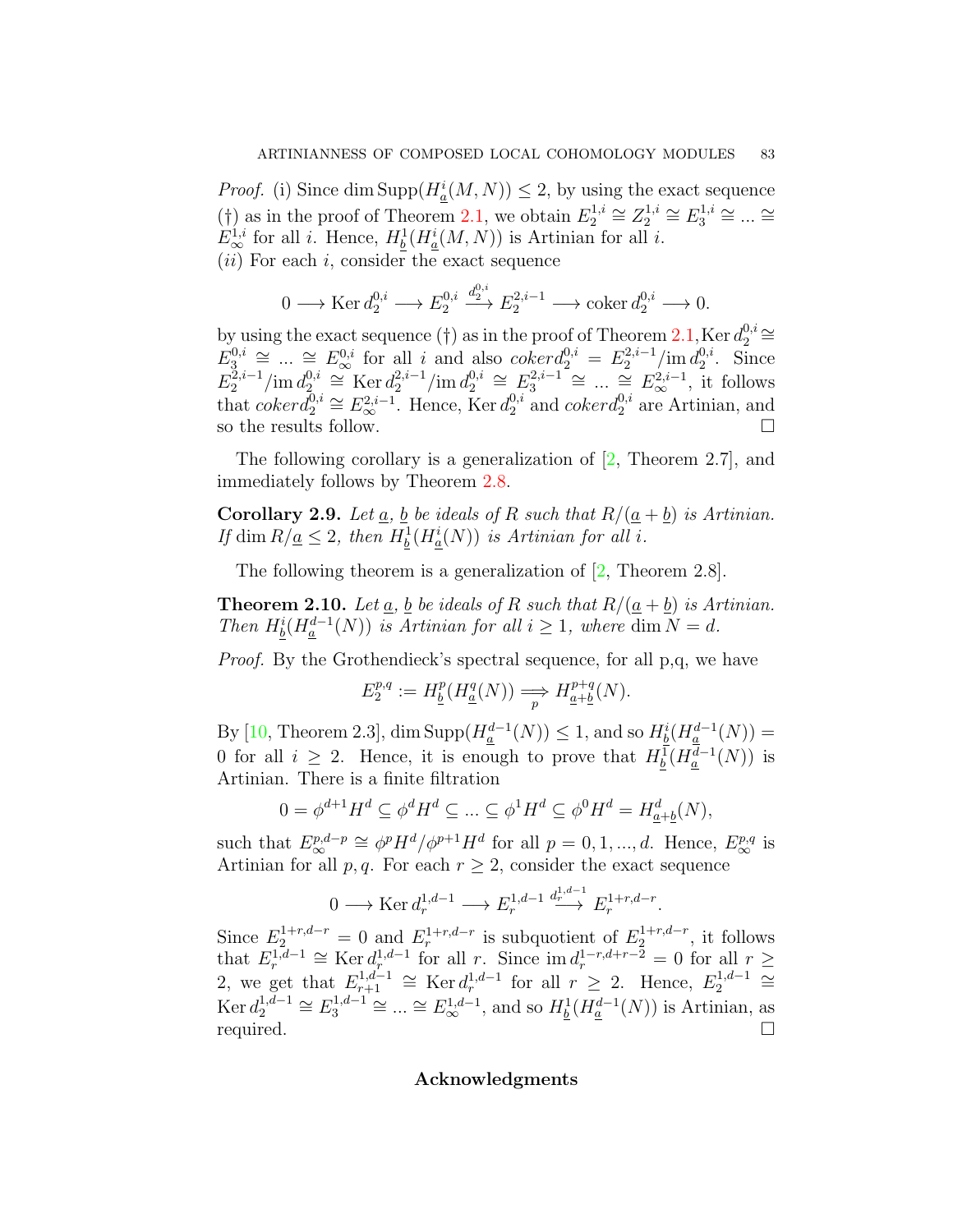#### 84 SAREMI

The author is deeply grateful to the referees for their careful reading of the manuscript and the helpful suggestions.

## **REFERENCES**

- <span id="page-5-10"></span>1. M. Aghapournahr and L. Melkersson, Artinianness of local cohomology modules, *Ark. Mat.* **52** (2014), 1–10.
- <span id="page-5-12"></span>2. K. Bahmanpour, R. Naghipour and M. Sedghi, On the finiteness of Bass numbers of local cohomology modules and cominimaxness, *Houston J. Math.* **40** (2014), 319–337.
- <span id="page-5-2"></span>3. M. A. Bijan-Zadeh, A common generalization of local cohomology theories, *Glasgow Math. J.* **21** (1980), 173–180.
- <span id="page-5-4"></span>4. M. Brodmann and R. Y. Sharp, Local cohomology: an algebraic introduction with geometric applications , Cambridge University Press, 1998.
- <span id="page-5-9"></span>5. L. Chu and Z. Tang, On the Artinianness of generalized local cohomology, *Comm. Algebra* **35** (2007), 3821–3827.
- <span id="page-5-3"></span>6. A. Grothendieck, Cohomologie locale des faisceaux et theoremes de lefshetz locaux et globaux, North Holand 1969.
- <span id="page-5-0"></span>7. J. Herzog, Komplexe, Ausungen und Dualitat in der Lokalen Algebra, HabilitationssChrift. Universitt Regensburg, 1970.
- <span id="page-5-5"></span>8. A. Mafi, Some properties of generalized local cohomology modules, *Act. Math. Veit.* **31** (2006), 77–81.
- <span id="page-5-6"></span>9. A. Mafi, On the associated primes of generalized local cohomology modules, *Comm. Algebra* **34** (2006), 2489–2494.
- <span id="page-5-14"></span>10. A. Mafi and H. Saremi, On the finiteness dimension of local cohomology modules, *Algebra Colloq.* **21** (2014), 517–520.
- <span id="page-5-11"></span>11. A. Mafi and H. Saremi, Artinianness of certain graded local cohomology modules, *Cand. Math. Bull.* **55** (2012), 153–156.
- <span id="page-5-13"></span>12. J. Rotman, Introduction to homological algebra, Academic Press, 1979.
- <span id="page-5-7"></span>13. R. Sazeedeh, Artinianess of graded local cohomology modules, *Proc. Amer. Math. Soc.* **135** (2007), 2339–2345.
- <span id="page-5-1"></span>14. N. Suzuki, On the generalized local cohomology and its duality, *J. Math. Kyoto University* **18** (1978), 71–85.
- <span id="page-5-8"></span>15. Z. Tang, Local-global principle for the Artinianness of local cohomology modules, *Communications in Algebra* **40** (2012), 58–63.

#### **Hero Saremi**

Department of Mathematics, Sanandaj Branch, Islamic Azad University, Sanandaj, Iran.

Email:hero.saremigmail.com